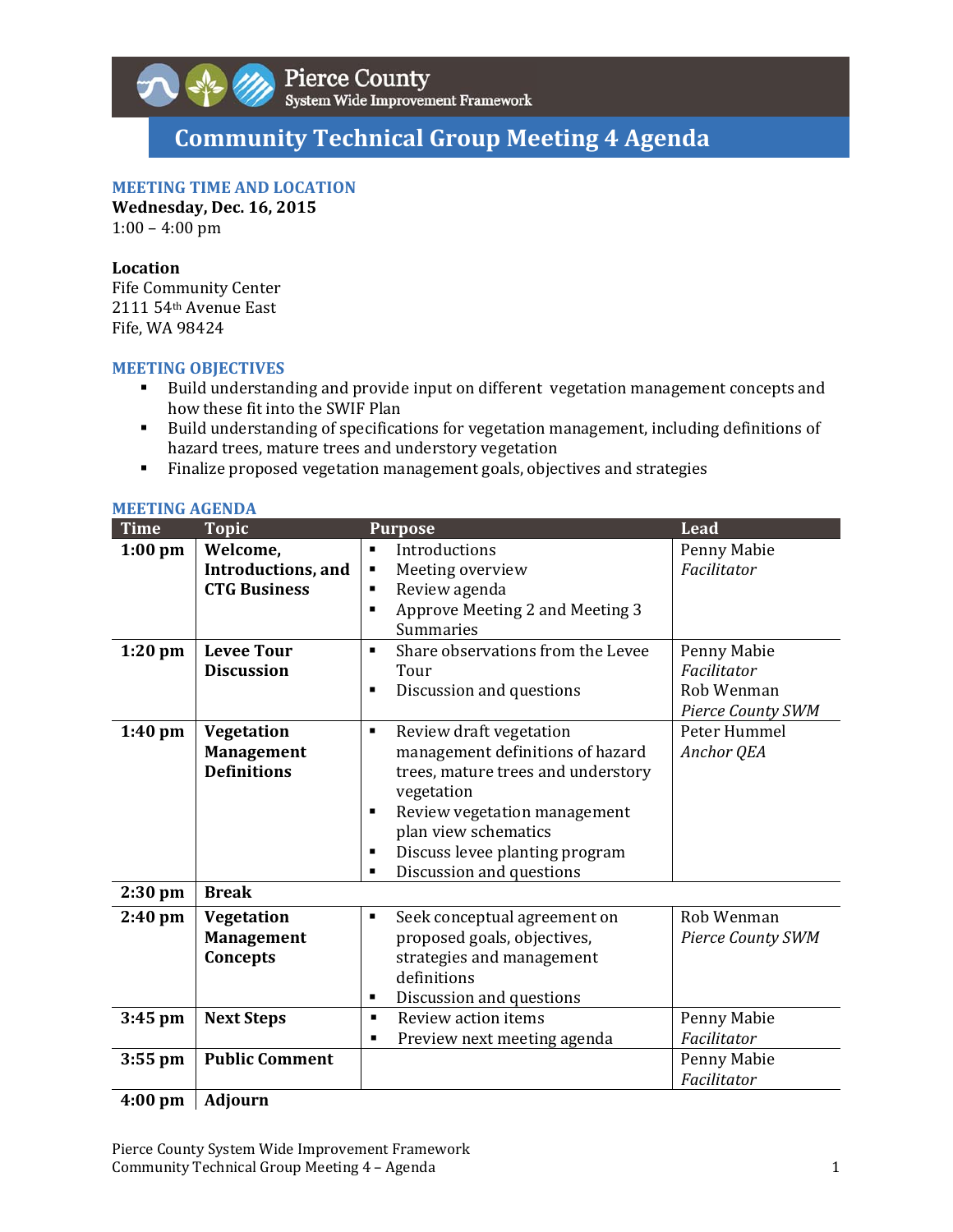### **COMMUNITY TECHNICAL GROUP MEMBERS**

| <b>Chrissy Cooley</b>   | <b>Agricultural Round Table</b>                 |
|-------------------------|-------------------------------------------------|
| <b>Russ Blount</b>      | City of Fife                                    |
| J.C. Hungerford         | City of Orting (Parametrix)                     |
| <b>Steve Carstens</b>   | City of Puyallup                                |
| Ryan Windish            | City of Sumner                                  |
| Karen Walter            | Muckleshoot Indian Tribe                        |
| Martin Fox              | Muckleshoot Indian Tribe                        |
| David Molenaar          | National Oceanic and Atmospheric Administration |
| George Walter           | Nisqually Indian Tribe                          |
| Ryan Mello              | <b>Pierce Conservation District</b>             |
| Hugh Taylor             | Pierce County Council's Office                  |
| <b>Jill Bushnell</b>    | <b>Pierce County Emergency Management</b>       |
| Kimberly Freeman        | Pierce County Parks and Recreation              |
| Jeff Mann               | Pierce County Planning and Land Services        |
| <b>Bill Sullivan</b>    | <b>Puyallup Tribe of Indians</b>                |
| Russ Ladley             | <b>Puyallup Tribe of Indians</b>                |
| Charles Ifft            | US Army Corps of Engineers                      |
| <b>Shirley Burgdorf</b> | US Fish & Wildlife Service                      |
| Jeffree Stewart         | <b>Washington Department of Ecology</b>         |
| Doug Wiedemeier         | Washington Department of Fish and Wildlife      |

# **COMMUNITY TECHNICAL GROUP GROUND RULES**

- $\blacksquare$  Treat one another with civility
- Respect each other's perspectives
- **EXECUTE:** Listen and participate actively
- Honor each other's time by being succinct and to the point
- Express yourself in terms of your needs and interests and the outcomes you wish to achieve
- Silence electronic devices during meetings

### **COMMUNITY TECHNICAL GROUP MEETING SCHEDULE**

**January 20, 2016** Meeting 5 **January 27, 2016** Meeting 6 **February 17, 2016** Meeting 7 **February 24, 2016** Meeting 8 *Additional meetings dates may be added, as needed.*